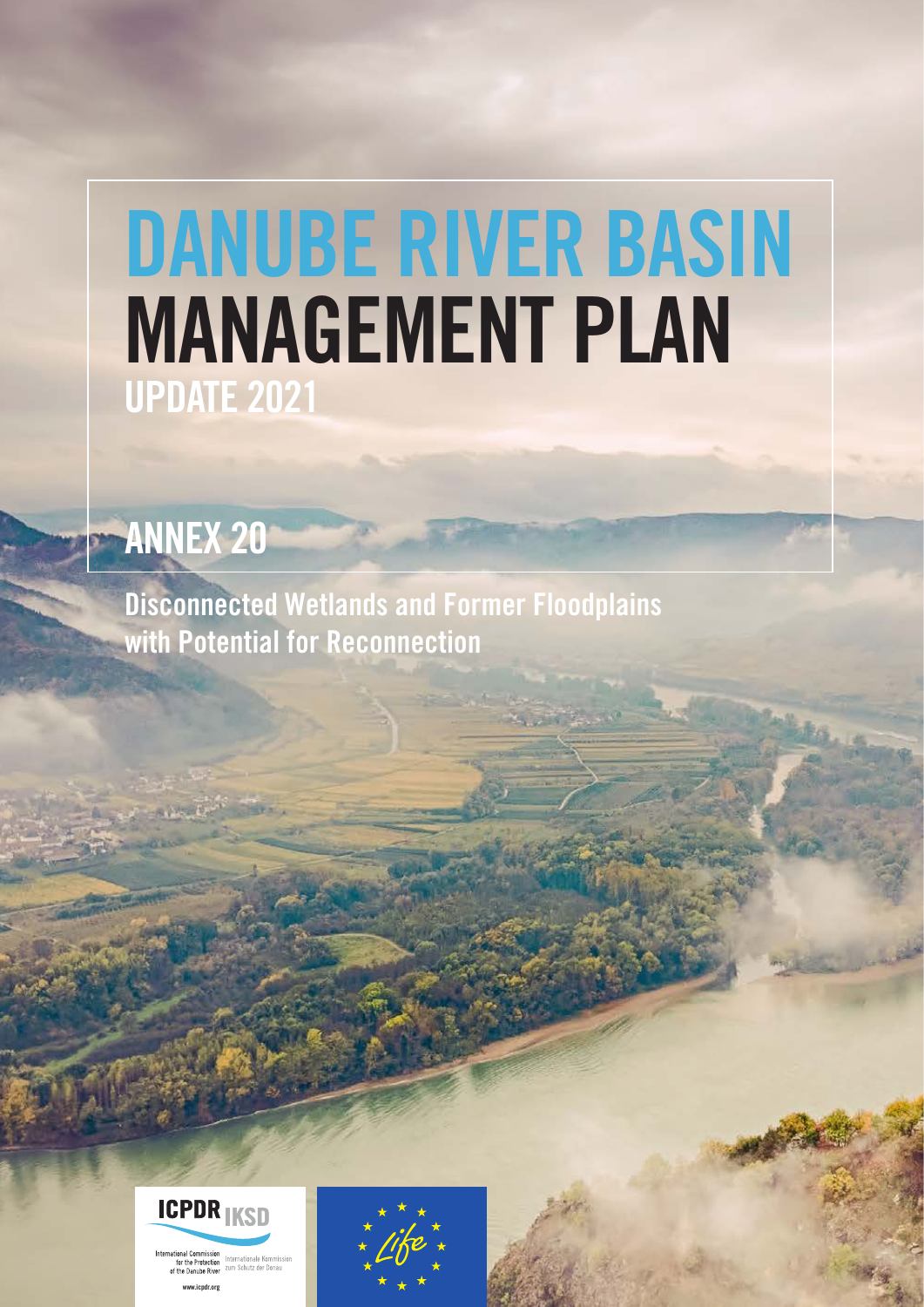Disconnected wetlands and floodplains listed below are collected considering criteria given in the Table.

*Disconnection of adjacent wetlands/floodplains, provoked alterations and criteria for the significant pressure assessment*

| <b>Morphological pressure</b>                                                     | <b>Provoked alteration</b>                  | <b>Criteria for significant pressure assessment</b>                                                                                                                                                                                                          |  |  |  |
|-----------------------------------------------------------------------------------|---------------------------------------------|--------------------------------------------------------------------------------------------------------------------------------------------------------------------------------------------------------------------------------------------------------------|--|--|--|
| River regulation works<br>Intensive land use within riparian<br>and adjacent land | Alteration of adjacent wetlands/floodplains | All disconnected wetlands/floodplains >500 ha<br>and smaller ones of basin-wide significance,<br>with a definite potential for reconnection or<br>with potential for improvement of lateral<br>connectivity<br>active<br>within<br>the<br>wetland/floodplain |  |  |  |

## **Explanation of abbreviations for the tables**

AWB = Artificial Water Body HMWB = Heavily Modified Water Body NWB = Natural Water Body RWB = River Water Body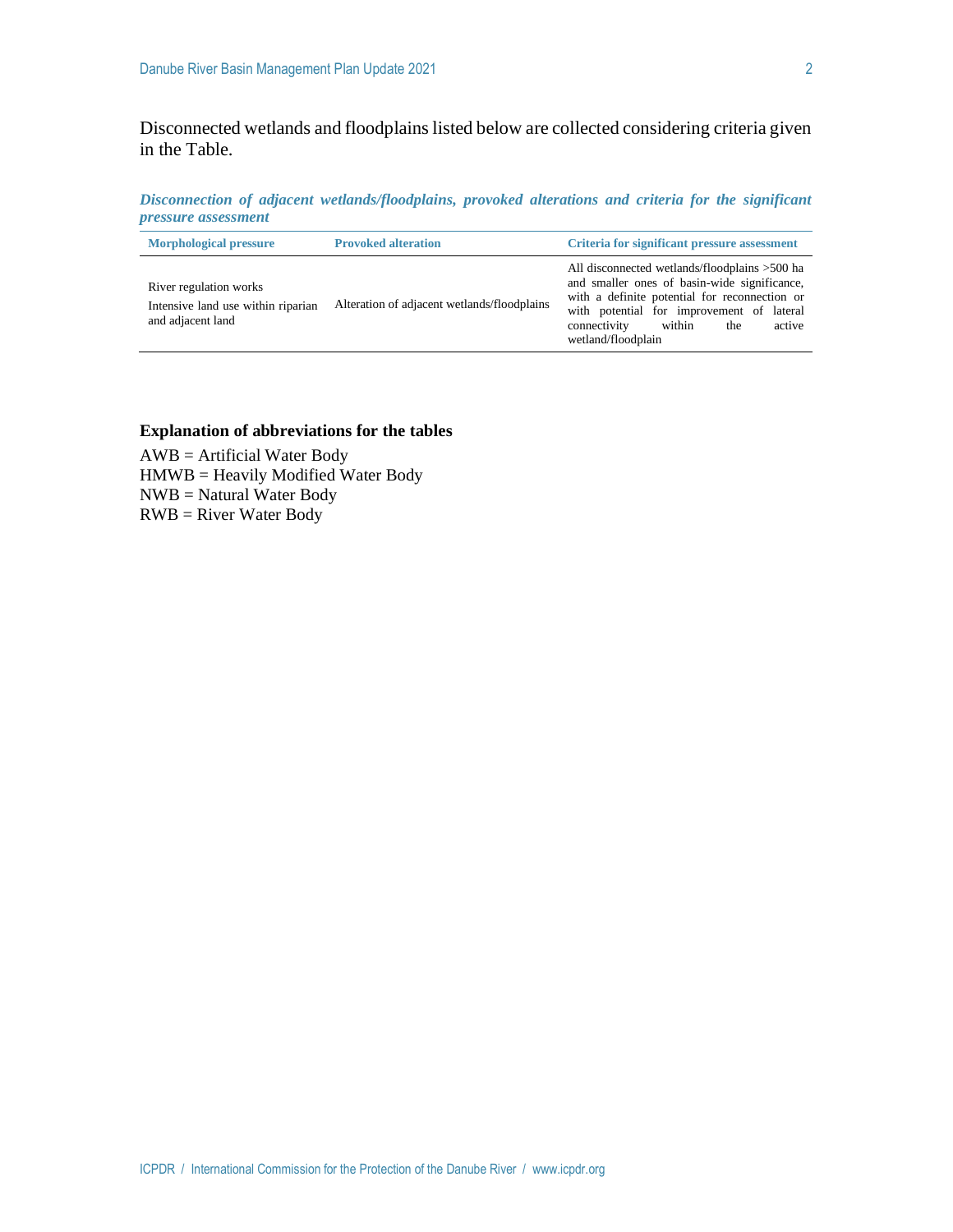## **List of wetlands/floodplains**

| <b>Country</b>          | <b>Floodplain code</b> | <b>Name</b>                                                    | Area<br>(ha) | <b>River</b> | <b>RWB Code</b>  | <b>RWB</b><br><b>Type</b> | <b>Restored</b><br>2021 | <b>Measure</b><br>2027  | <b>Decisive</b><br><b>Impact HMWB</b> |
|-------------------------|------------------------|----------------------------------------------------------------|--------------|--------------|------------------|---------------------------|-------------------------|-------------------------|---------------------------------------|
| $\mathbf{A}\mathbf{T}$  | AT1204000              | Donau-Auen östlich von Wien                                    | 9554         | Donau        | ATOK409040008    | <b>NWB</b>                | Partly                  | Implemented by 2027     | Unknown                               |
| DE                      | DEBY_LAT_IS            | Isarmuendung                                                   | 2926         | Isar         | DERW DEBY 1 F430 | <b>NWB</b>                | Partly                  | Implemented by 2027     | No                                    |
| DE                      | DEBY LAT NB IN         | Dynamisierung der Donauauen                                    | 3038         | Donau        | DERW DEBY 1 F163 | <b>HMWB</b>               | Yes, completely         |                         | No                                    |
| HU                      | HUBivaly               | Bivaly-tó                                                      | 552          | Tisza        | HUAEO060         | <b>HMWB</b>               | Yes, completely         |                         | No                                    |
| RO                      | ROLA01.13.1.15.0.0.0.0 | Meandre/brate secundare Jijia intre<br>Cotu Morii si Cristesti | 2650         | Jijia        | RORW13-1-15 B4   | AWB                       | Partly                  | Implemented by 2027     | No                                    |
| RO                      | ROLA02.14.1.0.0.0.0.0  | <b>Bistret</b>                                                 | 2966         | Dunarea      | RORW14-1_B3      | <b>HMWB</b>               | Not yet                 | Implemented by 2027     | Yes                                   |
| RS                      | RS4514                 | Potamišje                                                      | 23989        | Tamiš        | RSTAM 2          | <b>HMWB</b>               | Partly                  | Not yet determined      | No                                    |
| $\mathbb{R}\mathcal{S}$ | <b>RS485</b>           | Gornje Podunavlje                                              | 19604        | Dunav        | $RSD_10$         | <b>NWB</b>                | Partly                  | Not yet determined      | No                                    |
| RS                      | <b>RS50</b>            | Obedska bara                                                   | 9820         | Sava         | RSSA_3           | <b>NWB</b>                | Partly                  | Not yet determined      | No                                    |
| $\mathbb{R}\mathcal{S}$ | <b>RS602</b>           | Karađorđevo                                                    | 4237         | Dunav        | <b>RSD_09</b>    | <b>NWB</b>                | Partly                  | Not yet determined      | No                                    |
| $\mathbb{R}\mathcal{S}$ | <b>RS605</b>           | Tikvara                                                        | 554          | Dunav        | <b>RSD_09</b>    | <b>NWB</b>                | Partly                  | Not yet determined      | No                                    |
| $\mathbb{R}\mathcal{S}$ | <b>RS608</b>           | Koviljsko - Petrovaradinski rit                                | 5895         | Dunav        | $RSD_07$         | <b>NWB</b>                | Partly                  | Not yet determined      | No                                    |
| RS                      | <b>RS686</b>           | Stara Tisa kod Bisernog ostrva                                 | 970          | Tisa         | RSTIS_2          | <b>NWB</b>                | Not yet                 | Not yet determined      | No                                    |
| RS                      | <b>RS69</b>            | Carska Bara                                                    | 4726         | Begej        | <b>RSBEG</b>     | <b>HMWB</b>               | Not yet                 | Not yet determined      | No                                    |
| RS                      | <b>RS729</b>           | Ritovi donjeg Potisja                                          | 3010         | Tisa         | RSTIS_2          | <b>NWB</b>                | Partly                  | Not yet determined      | No                                    |
| RS                      | <b>RS749</b>           | Pančevačke ade                                                 | 1309         | Dunav        | $RSD_05$         | <b>HMWB</b>               | Partly                  | Not yet determined      | No                                    |
| SK                      | SKLAD0001              | Ramenna sustava stareho koryta<br>Dunaja - lava strana         | 2966         | Dunaj        | <b>SKD0017</b>   | <b>HMWB</b>               | Not yet                 | Implemented by 2027     | No                                    |
| $\rm SK$                | SKLAD0003              | Pravostranne ramena Dunaja -<br>Bratislava                     | 507          | Dunaj        | <b>SKD0017</b>   | <b>HMWB</b>               | Not yet                 | Implemented by 2027     | No                                    |
| <b>SK</b>               | SKLAD0004              | Biskupicke rameno Dunaja                                       | 503          | Dunaj        | <b>SKD0017</b>   | <b>HMWB</b>               | Not yet                 | Implemented by 2027     | No.                                   |
| SK                      | SKLAD0005              | Medvedovsko-Klucovecka sustava<br>-lavostranne ramena Dunaja   | 533          | Dunaj        | <b>SKD0017</b>   | <b>HMWB</b>               | Partly                  | Implemented by 2027     | No                                    |
| $\rm SK$                | SKLAD0010              | Ramenna sustava Dunaja - Istragov                              | 794          | Dunaj        | <b>SKD0017</b>   | <b>HMWB</b>               | Partly                  | Implemented by 2027     | No                                    |
| UA                      | UA01renkag             | Reniyskiy                                                      | 800          | Danube       | UADB_UA_01       | <b>NWB</b>                | Not yet                 | Not implemented by 2027 | Yet to be determined                  |
| <b>UA</b>               | UA02renkag             | Kagulskiy                                                      | 1300         | Danube       | UADB_UA_02       | <b>NWB</b>                | Not yet                 | Not implemented by 2027 | Yet to be determined                  |
| <b>UA</b>               | UA03renkag             | Orlovskiy                                                      | 795          | Danube       | UADB_UA_02       | <b>NWB</b>                | Not yet                 | Not implemented by 2027 | Yet to be determined                  |